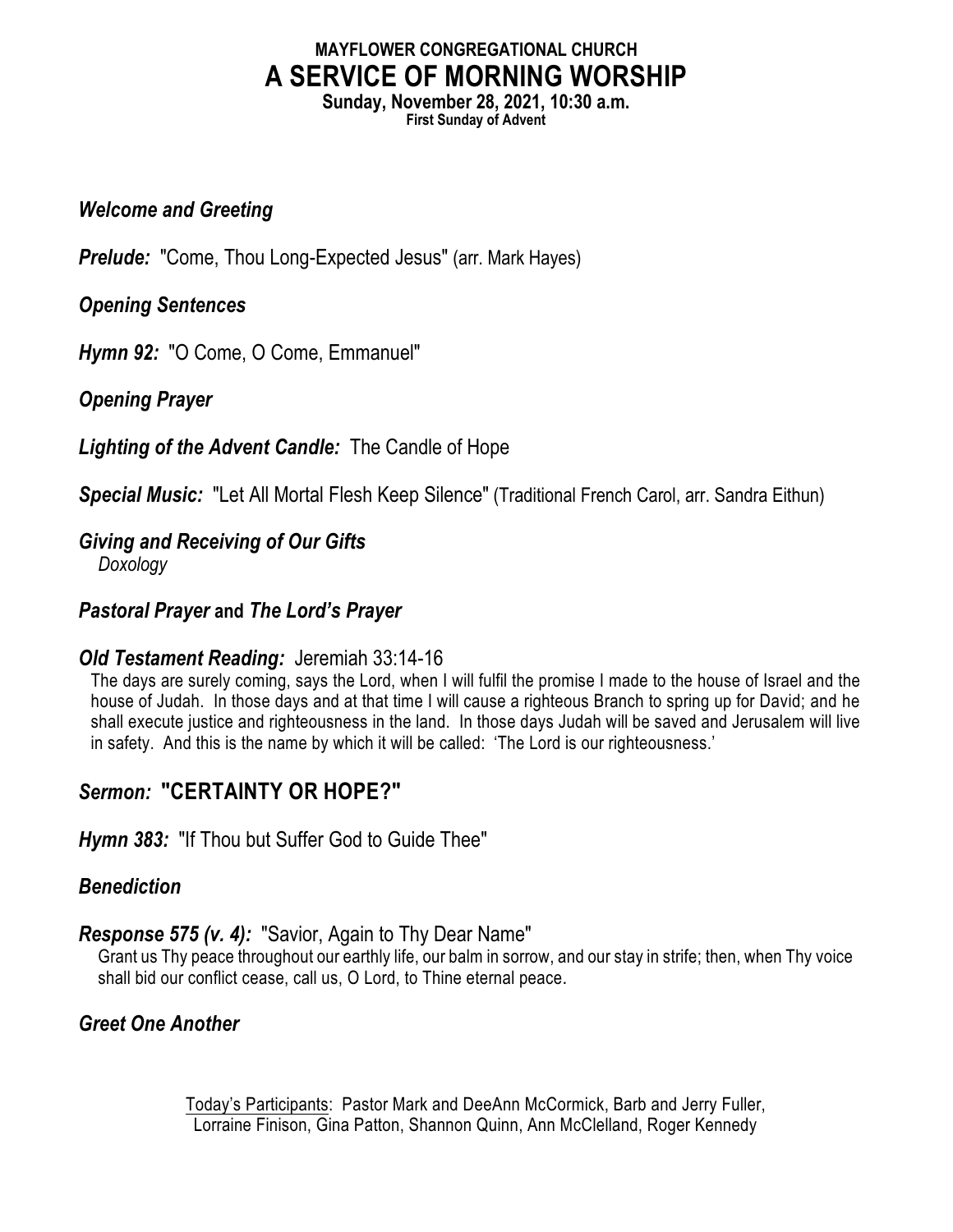#### THE TRIUNE GOD 92 O Come, O Come, Emmanuel Latin, ca. 9th C. **Chant Plainsong** Sts. 1, 2, trans. by John M. Neale, 1818-1866, alt. Adapt. by Thomas Helmore, 1811-1890 Sts. 3, 4, trans. by Henry S. Coffin, 1877-1954 Unison O come, Em - man And ran-som  $1.0$  come,  $u$  -  $el$ . 2. O come, Thou Day-spring,  $spir - its$ come and cheer Our 3. O come, Thou Wis - dom or - der from high, And on 4. O come, De - sire tions, bind All peo-ples of na Is That mourns in ra - el,  $lone - ly$ cap - tive  $ex$ Thine vent here; Dis - perse the gloom -  $y$  clouds by ad and nigh; To the path of knowl far all things, **us Bid** heart and mind; en - vy, strife and quar one in  $\overline{\boldsymbol{c}}$ here.  $Un$ - til God the Son of ile ap - pear. flight. of night. And death's dark shad - ows put to edge show, And cause in her ways to **us** go. rels Fill the whole world with heav en's peace. cease; Re - joice! Re - joice!  $Em$ man el  $\mathbf{u}$  $\blacksquare$

**VENI EMMANUEL** LM with Refrain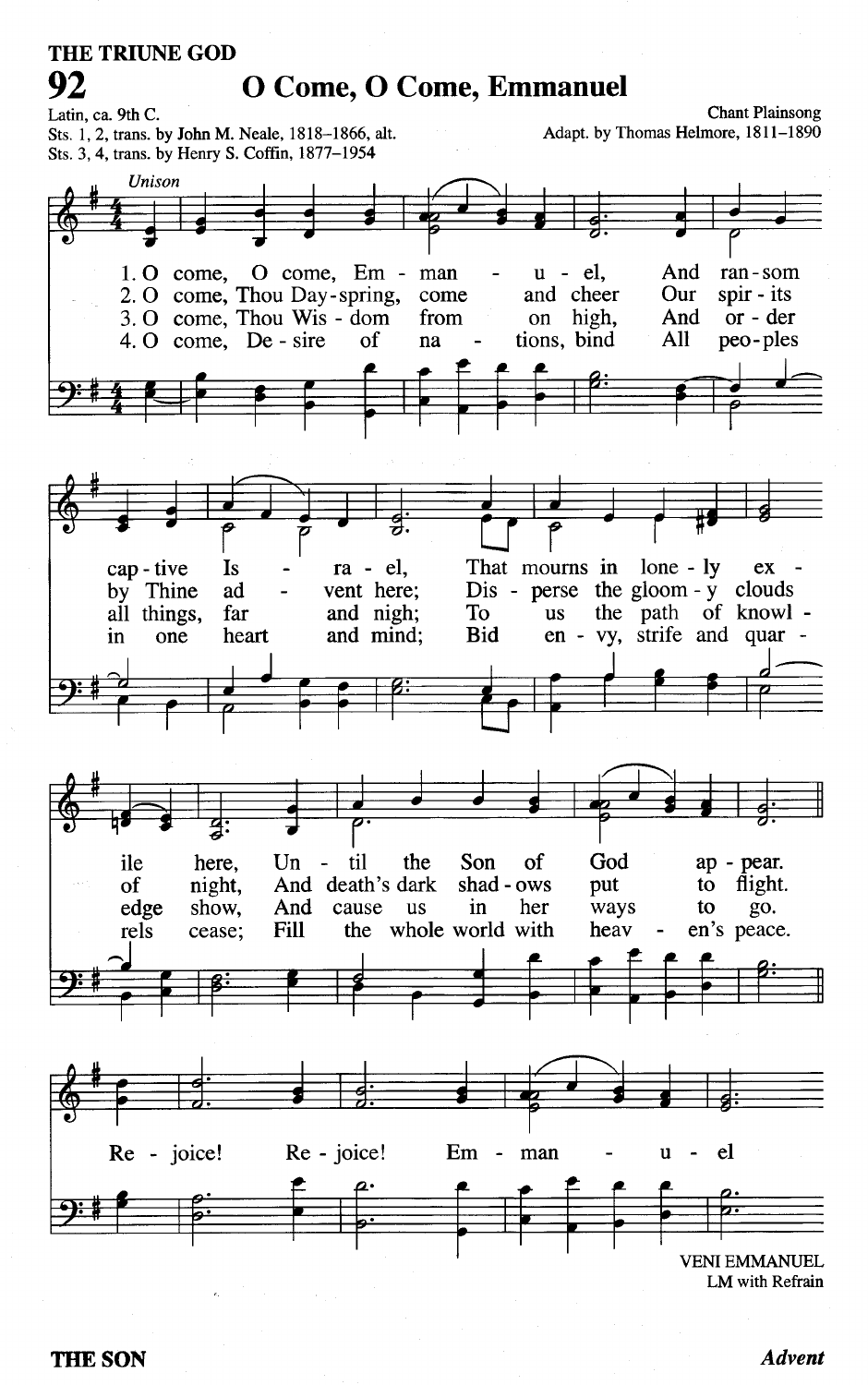**THE TRIUNE GOD** 



 $\mathcal{L}^{\mathcal{L}}_{\mathcal{L}}$  and  $\mathcal{L}^{\mathcal{L}}_{\mathcal{L}}$  are the contribution of the contribution of the contribution of the contribution of the contribution of the contribution of the contribution of the contribution of the con

 $\mathbb{E}[\mathbf{e}^{(i)}]$  ,  $\mathbb{E}[\mathbf{e}^{(i)}]$  ,  $\mathbb{E}[\mathbf{e}^{(i)}]$ 

 $\label{eq:2} \begin{array}{l} \left\langle \frac{1}{2} \mathbf{e} \right\rangle = \frac{1}{2} \mathbf{e} \mathbf{e}^{-\frac{1}{2} \mathbf{e} \cdot \mathbf{e}^{-\frac{1}{2} \mathbf{e} \cdot \mathbf{e}^{-\frac{1}{2} \mathbf{e} \cdot \mathbf{e}^{-\frac{1}{2} \mathbf{e} \cdot \mathbf{e}^{-\frac{1}{2} \mathbf{e} \cdot \mathbf{e}^{-\frac{1}{2} \mathbf{e} \cdot \mathbf{e}^{-\frac{1}{2} \mathbf{e} \cdot \mathbf{e}^{-\frac{1}{2} \mathbf$  $\sim 4.5\times 10^{-10}$  $\label{eq:2.1} \mathcal{L}_{\mathcal{D}} = \frac{\partial \mathcal{L}_{\mathcal{D}}}{\partial \mathcal{L}_{\mathcal{D}}} = \frac{1}{2} \mathcal{L}_{\mathcal{D}} \mathcal{L}_{\mathcal{D}} \mathcal{L}_{\mathcal{D}}$ 

a series de la propieta de la propieta de la propieta de la propieta de la propieta de la propieta de la propi<br>La propieta de la propieta de la propieta de la propieta de la propieta de la propieta de la propieta de la p<br>E  $\alpha$  .  $\label{eq:2.1} \mathcal{L}(\mathbf{F}^{(1)}_{\mathbf{F}}) = \sum_{\mathbf{F}^{(1)}_{\mathbf{F}} \in \mathcal{L}(\mathbf{F}^{(1)}_{\mathbf{F}})} \mathcal{L}(\mathbf{F}^{(1)}_{\mathbf{F}}) = \mathcal{L}(\mathbf{F}^{(1)}_{\mathbf{F}}) = \mathcal{L}(\mathbf{F}^{(1)}_{\mathbf{F}}) \mathcal{L}(\mathbf{F}^{(1)}_{\mathbf{F}}) = \mathcal{L}(\mathbf{F}^{(1)}_{\mathbf{F}}) \mathcal{L}(\mathbf{F}^{(1)}_{$ 

 $\mathcal{L}_{\mathcal{A}} = \mathcal{L}_{\mathcal{A}}$  , where

15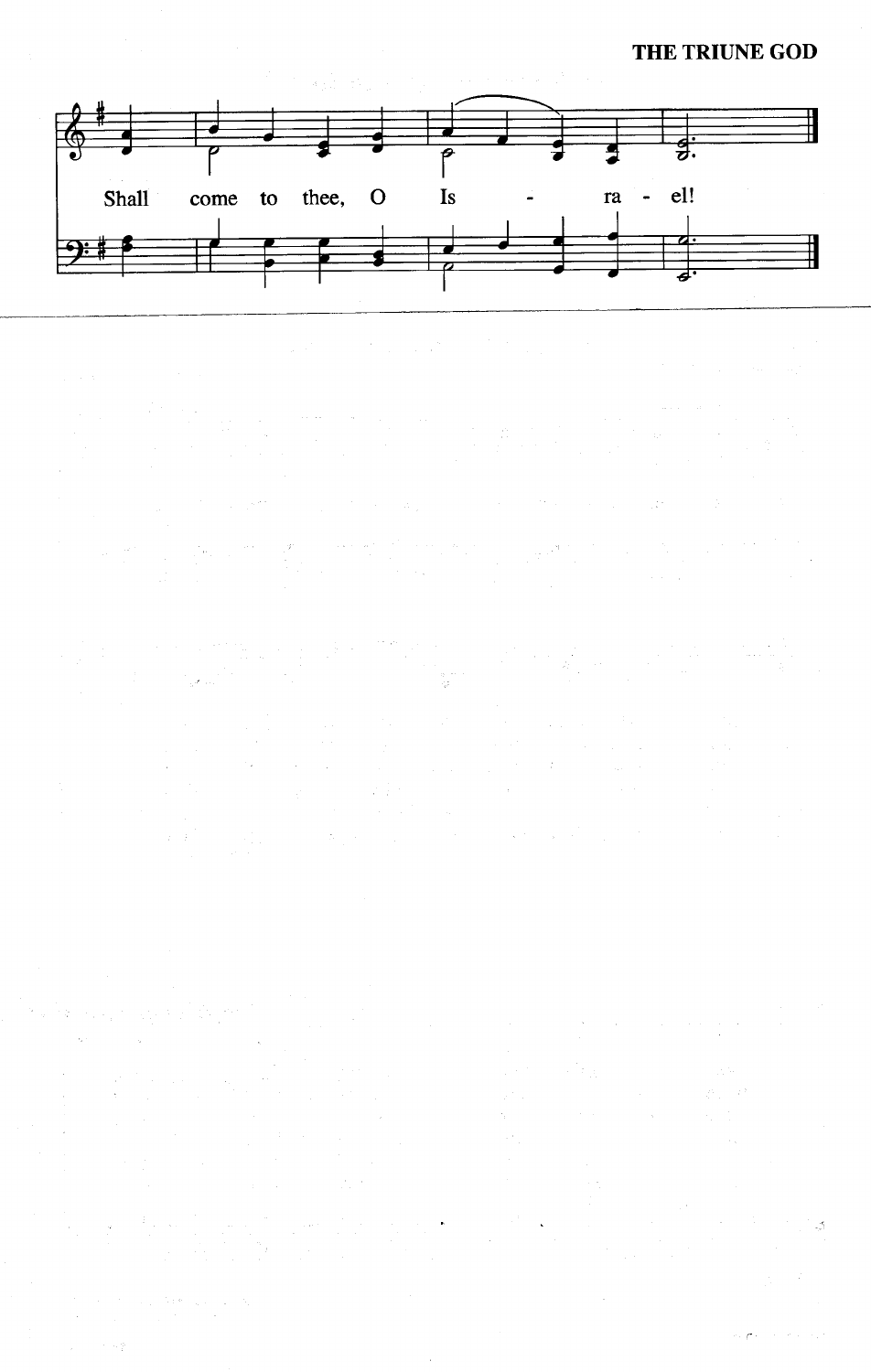#### **GOD'S COVENANT PEOPLE** 383 If Thou but Suffer God to Guide Thee Georg Neumark, 1621-1681

Melody by Georg Neumark, 1621-1681



"He," "Him," or "His" may be replaced by "God('s)" or "You(r)."